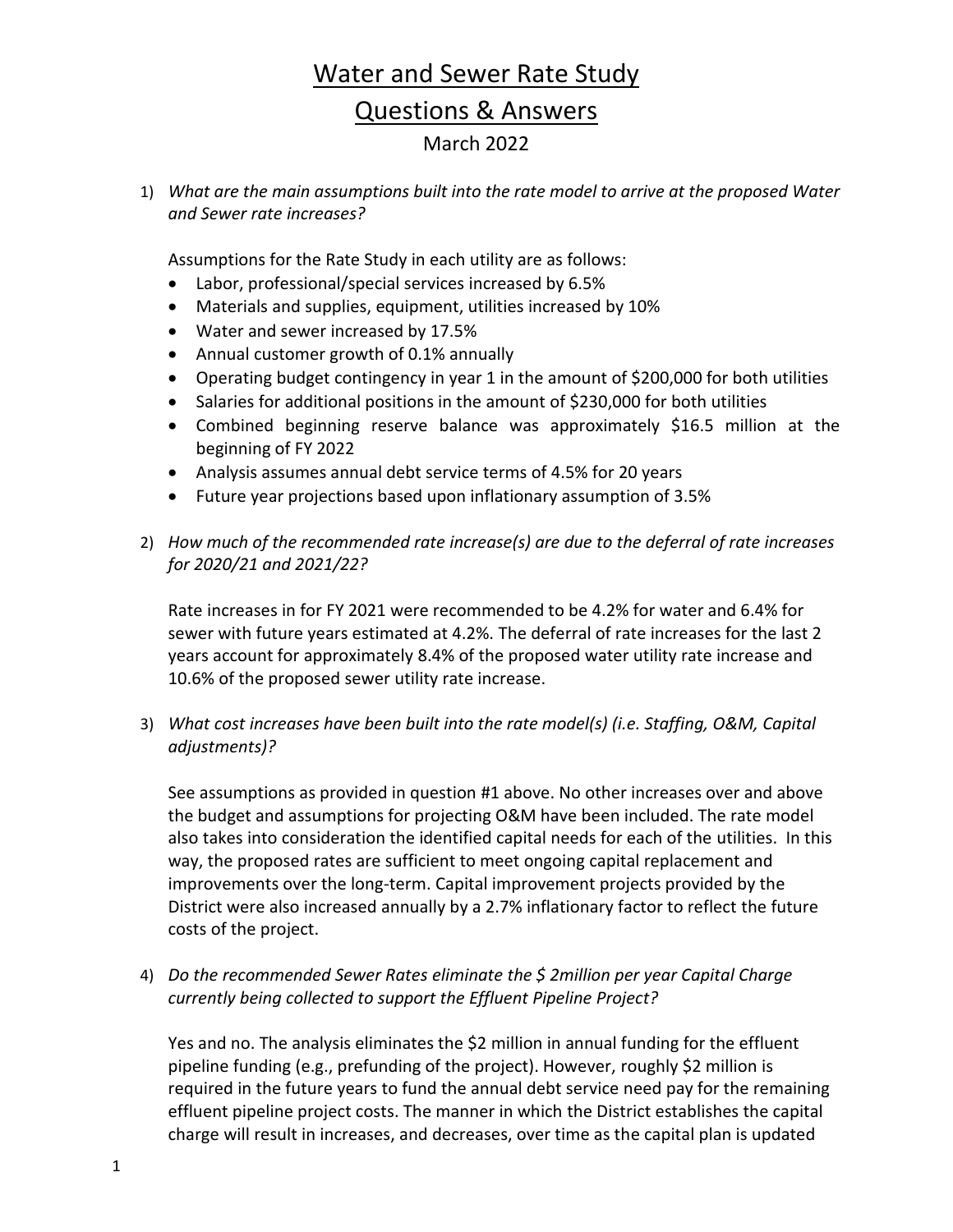and refined. As a result, the Board should expect that as the capital plan is updated, or project costs change (like we've seen recently) the capital charge will need to be revised to reflect the projected costs from year to year.

5) *How much of the Sewer Rate increase(s) is attributable to the cost the Effluent Pipeline Project?*

Pipeline cost in the rate model is estimated to be \$44.8 million. Prior rate studies included \$2.0 million per year in annual funding contributions for the Effluent Pipeline Project, with an underlying assumed project cost of \$23.0 million.

The impact on required rates is not an exact calculation, and varies over the projected time period, given the debt service impact to rate levels for this project. In addition, the debt service is funded through the annual capital charge. Given this, the capital charge has increased by approximately 21% from FY2022/23-FY 2025/26 when annual debt service is being fully funded.

6) *What is the baseline funding plan for the Effluent Pipeline Project used in the Sewer rate model?*

As outlined in the capital funding analysis, the effluent pipeline project costs are being funded entirely through existing reserves in FY2022/23. Project costs in FY 2023/24-FY 2025/26 are funded entirely through long-term borrowing.

7) *How might alternative financing options impact future sewer rates?*

Alternative financing (e.g., low interest loans) or grant funding would reduce the overall capital charge revenue necessary to support the effluent pipeline project. Three alternatives were developed to provide the Board an understanding of how future rate levels may be impacted.

As noted in question #5, the effluent pipeline project costs in FY2022/23 are funded entirely from current reserves. Given this, alternative funding approaches for the effluent pipeline project has no impact on the FY2022/23 rate revenue adjustment need.

When reviewing the loan alternative, the assumption was for a low interest loan for 20 years at 2.5% interest. This results in the ability to decrease the rate adjustments in FY2023/24-FY2026/27 by 7% cumulatively over that time period. Assuming a grant of \$5 million in FY2023/24, the overall revenue adjustment could also be lowered by 7% cumulatively over the FY2023/24-FY2026/27 time period.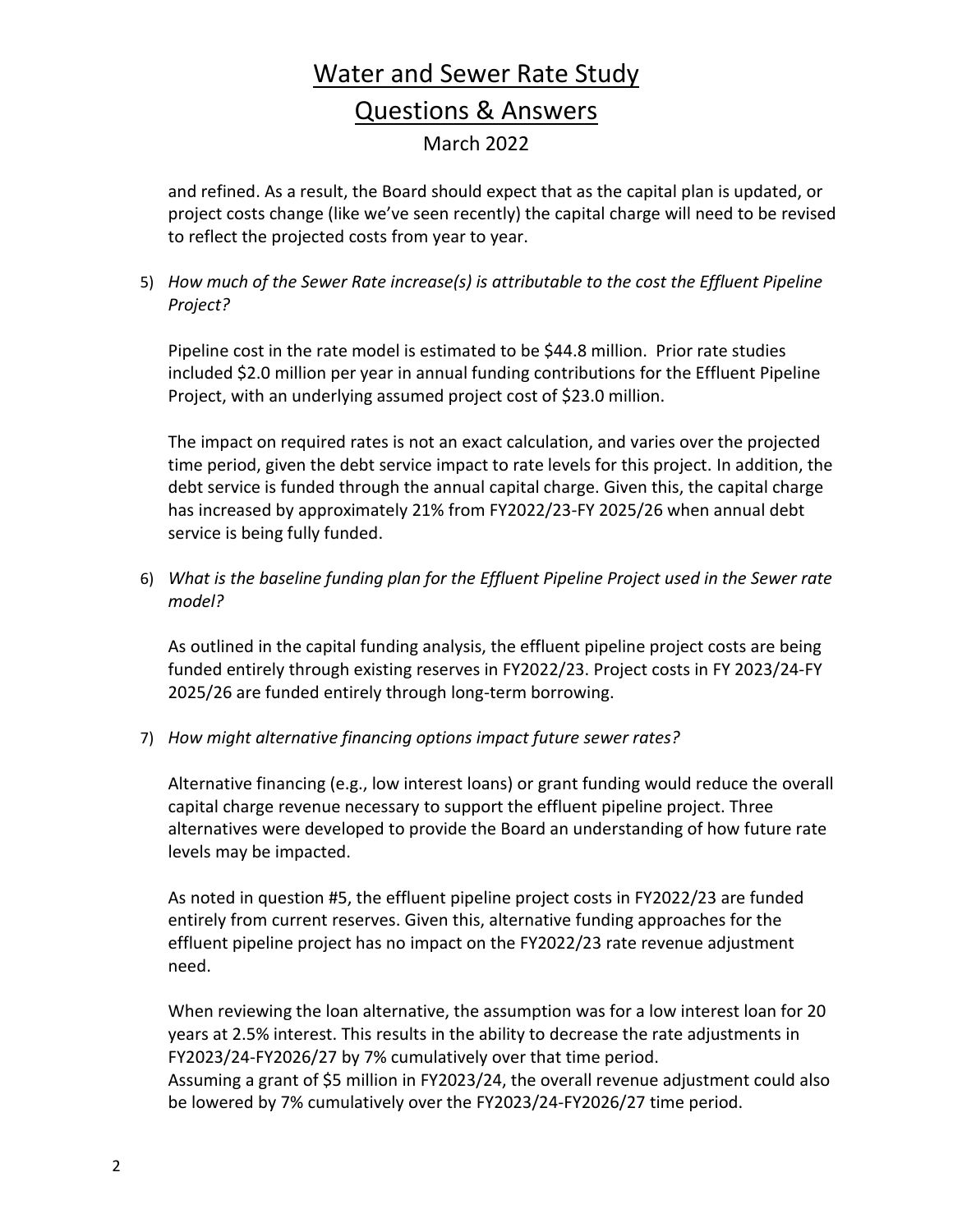When assuming a total of \$10 million in grant revenues (\$5 million in both FY2023/24 and FY2024/25), the overall revenue adjustment could be decreased by 12% cumulatively over the FY2023/24-FY2026/27 time period.

Again, it is important to note, that as the Board is considering rate revenue adjustments for FY2022/23, these alternatives do not change the FY2022/2023 revenue adjustment needs. The study should also not develop proposed rates based on an assumed grant or lower-interest borrowing given that they are not certain. Should the District be successful in receiving additional grant funding, or receive a low interest loan, the Board can revise the rate plan to reflect this in the future.

8) *Why have water and sewer rate revenues increased over the past two years, given that rates have not been adjusted since FY2019/20?*

Rate revenues will vary from year to year based on the actual consumption patterns of the District's customers. In dry years, outdoor use generally increases and higher levels of revenue may be received. The opposite is also true, in wet years, revenues will be less than projected given the lower than average water consumption.

As the District continues to evaluate rates on an annual basis, these considerations can be taken into account. However, from a planning perspective (i.e., rate study) we cannot plan on a dry year, or wet year, to project revenues. This will continue to occur regardless of the level of the rates. However, the additional revenue from consumption is not sufficient to fund the identified operating and capital needs as outlined in the rate study.

9) *How sensitive is the rate model (recommended rates) to assumptions related to water consumption?*

Consumption plays a role in the overall revenue profile. However, the majority, approximately 63%, of the District's revenue is received through the fixed charges (meter charge, capital charge, admin fee, defensible space). As a result, changes in consumption should have a minimal impact on the overall revenues. For example, if residential consumption was reduced by 10%, the revenue only decreases by 4%.

However, for the irrigation customer class, the majority of the revenue is collected through the consumption charge. For these customers, a reduction in consumption would have a larger impact on irrigation revenues. However, irrigation revenues are a smaller proportion of the overall District revenues, and therefore, it does not have a significant impact on total revenue levels.

10) *What growth factor is built into the rate model? What is the basis for this factor?*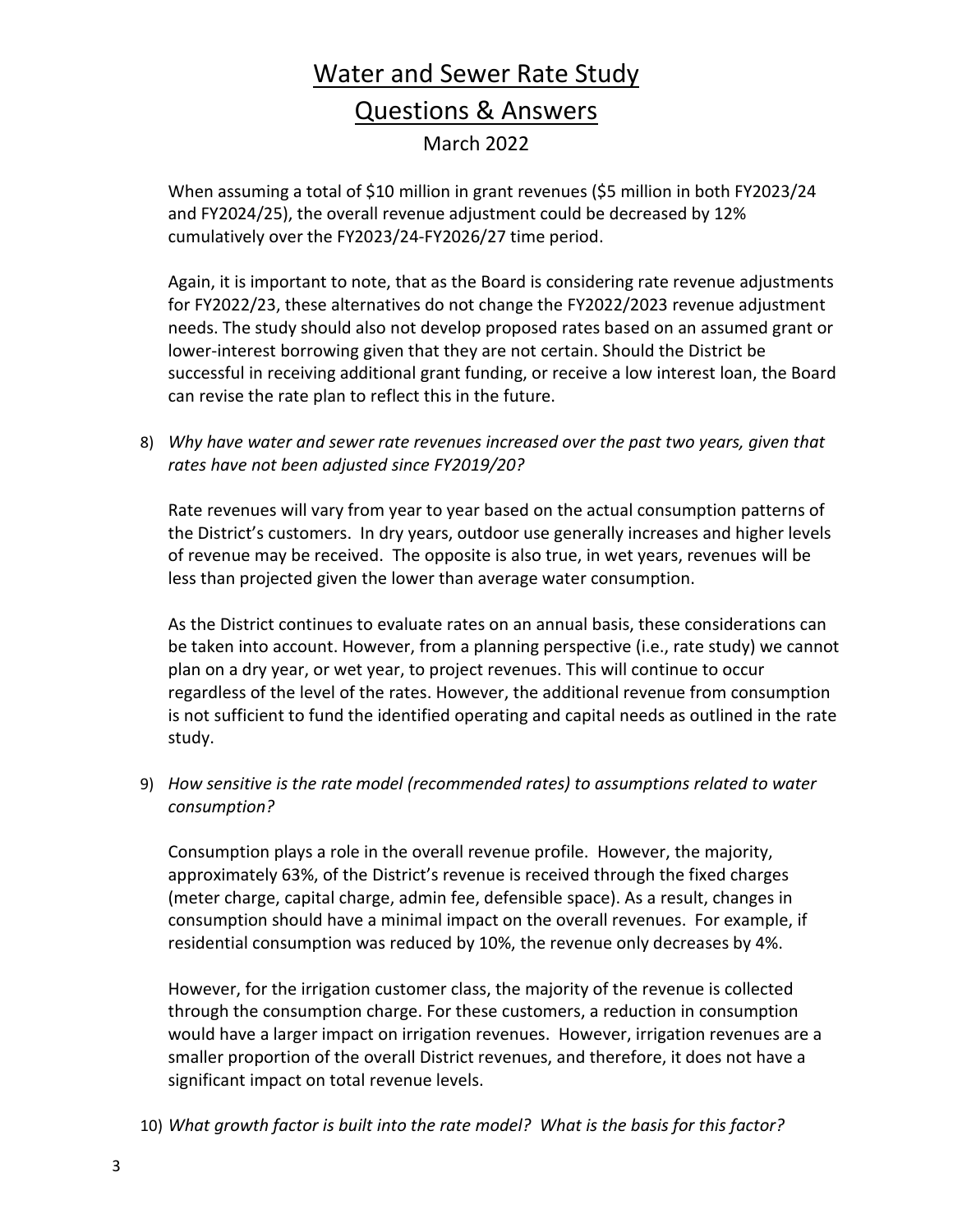For both water and sewer, a 0.10% annual growth factor was used. This was based on a review of the historical change in the number of accounts for the District. This average reflects the typical increase in the number of customers annually. While additional customer growth on the system can have an impact, it is generally minimal, and a onetime increase to revenues through fees.

However, the majority of the fees charged to customers reflect the cost of providing the service to the customer (e.g., plan check, inspections, meter) and therefore only offset costs being incurred. For the connection charges, these revenues would be placed into reserves and used as appropriate. As noted in the rate study, District reserve minimums are not being met until the outer years of the five-year plan. Given this, additional revenues would simply allow the District to meet minimum target levels sooner.

11) *Are utility connection charges and PW inspection fees being adjusted? How much revenue does these adjustments account for?*

The fees are recommended to be adjusted by 12% which reflects the Construction Cost Index increase from January 2019 to January 2022. The proposed increase in water and sewer connection fees is estimated to yield an additional revenue of \$2,400 and \$3,780, respectively.

12) *How does the rate model factor in the funding reserved by the Board for the Effluent Pipeline Project?*

The available effluent reserve funds are used in their entirety to fund the costs of the effluent pipeline project in FY2022/23. If these reserves were not available, the District would need outside funding (e.g., loans, grants), or absent these funds annual rate revenues, to fund the costs in FY2022/23. This would result in a larger increase in rate revenues being necessary to fund these costs, or fund the annual debt service payments, increasing the overall revenue adjustments necessary for the sewer utility.

*13) What is the impact of the recently-approved Reserve Policy on the proposed water and sewer rates?*

Since the reserves identified under the policy are not met, the policy does have an effect on the rates as revenue needs to be generated to meet the reserve levels. However, as developed, the rate model achieves the reserve levels over time rather than in year 1 which is a best practice and minimizes the rate impacts in the short-term.

14) *Do the proposed rates result in achieving reserve levels established by the new policy*?